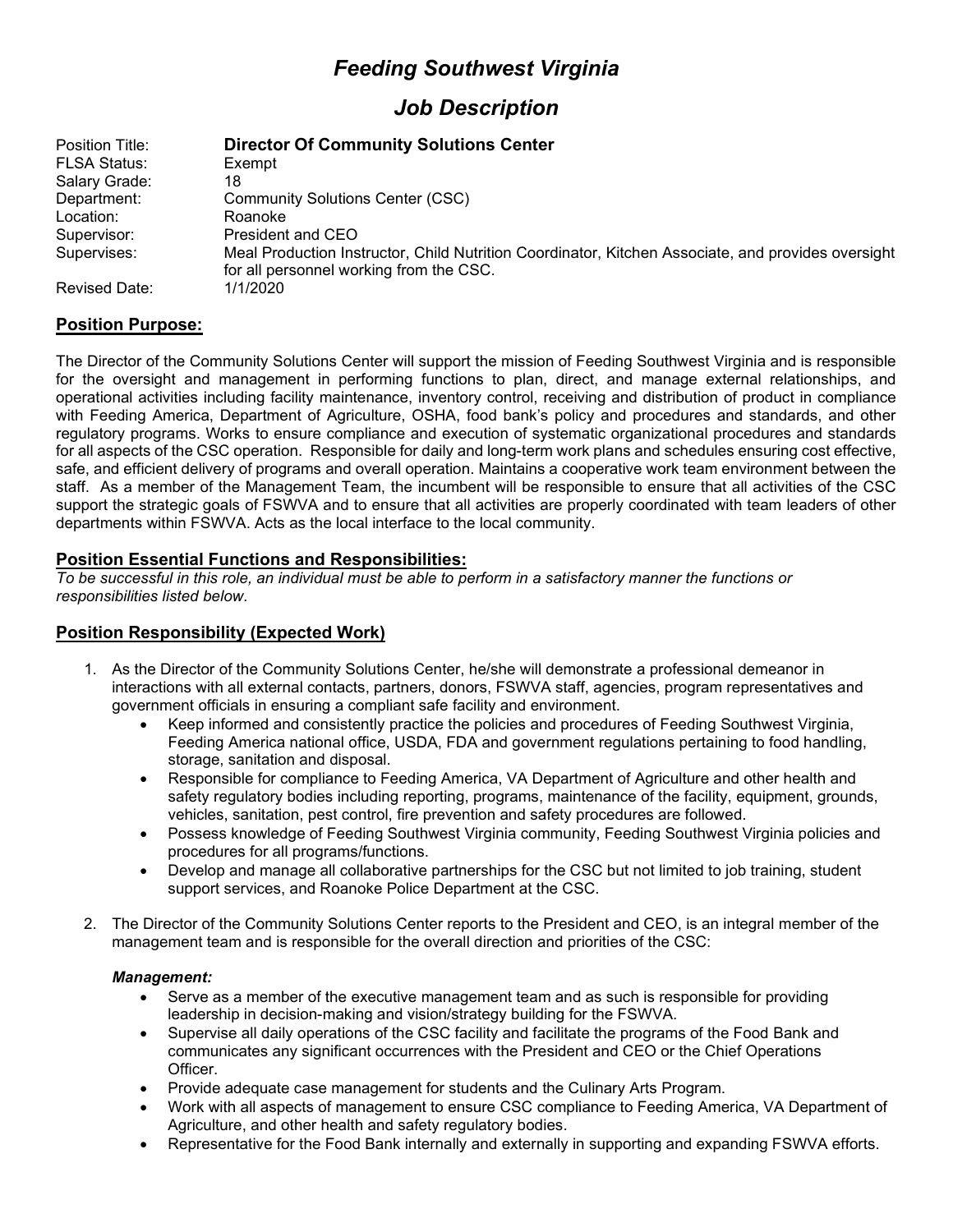- Work closely with food and fund donors, and volunteers to establish and maintain positive partner relationships.
- Ensure that time sheets for direct reports are accurate, signed and dated prior to submitting to payroll.

#### *Operations:*

- Provide support for volunteer efforts.
- Provide support for special events and food drives.
- Share responsibility with Volunteer Services in ensuring adequate productive staff.
- Provide oversight for all aspects of the CSC program implementation.
- 3. Maintains and follows effective processes for office communications and administrative procedures.
	- Oversee the office managerial process.
	- Oversight of providing required information for VA Department of Agriculture, Feeding America, and other reports.
	- Oversight in maintaining proper receipts, records, invoices, and other documents regarding branch and product activity.
	- Prepare monthly, quarterly and other reports as required.
	- Represent the Food Bank to the community and to the media when directed by the CEO.
	- Work with all Regulatory Compliance Agencies.
	- Participate in performance evaluations of staff with executive management.
	- Ensure that SOP's are current and systemically implemented.
- 4. In working as a contact for the organization, demonstrates a professional demeanor in all interactions with member partners, visitors, volunteers, donors and the general public.
	- Manage all aspects of customer service and relationship management internally and externally.
	- Deal effectively with a variety of personalities and situations requiring tact, judgment and resolution.
	- Develop an effective communication style with co-workers to understand and articulate the need for support and a healthy work environment.

#### **Diversity:**

Demonstrate a core value of diversity by modeling and ensuring diversity and cultural competency (respect, inclusiveness, reflecting, valuing and welcoming of cultural differences) in all position responsibilities regardless of age, color, disability, gender, gender identity or expression, social class, marital status, national origin, race, ethnicity, religion, sexual orientation, veteran's status, nationality, age, language, origin or employment status.

#### **Other functions:**

- Promote a cooperative spirit within the organization and among internal and external participants.
- Perform other duties as assigned by the President and CEO.

#### **Interface: Responsible in maintaining positive relationships.**

- Maintain positive relationship with Feeding America, VA Department of Agriculture, OSHA, and other regulatory agencies.
- Maintain positive relationship with individual and corporate donor contacts and volunteers.
- Maintain positive relationship with vendors.

#### *Minimum Skills and Qualification required to capably perform in the position***.**

#### **Training, Education and Experience:**

#### **Education:**

• Associate's Degree or equivalent combination of education and/or 4 years Management Experience required. Prefer a Bachelor's Degree in a related field and two years leadership

#### **Experience:**

- Previous leadership experience with responsible decision making authority in the management and evaluation of work assigned to personnel required.
- Strong supervisory and leadership skills, to include delegation, strategic management, motivation, managing conflict, coaching/counseling, mentoring, etc. required.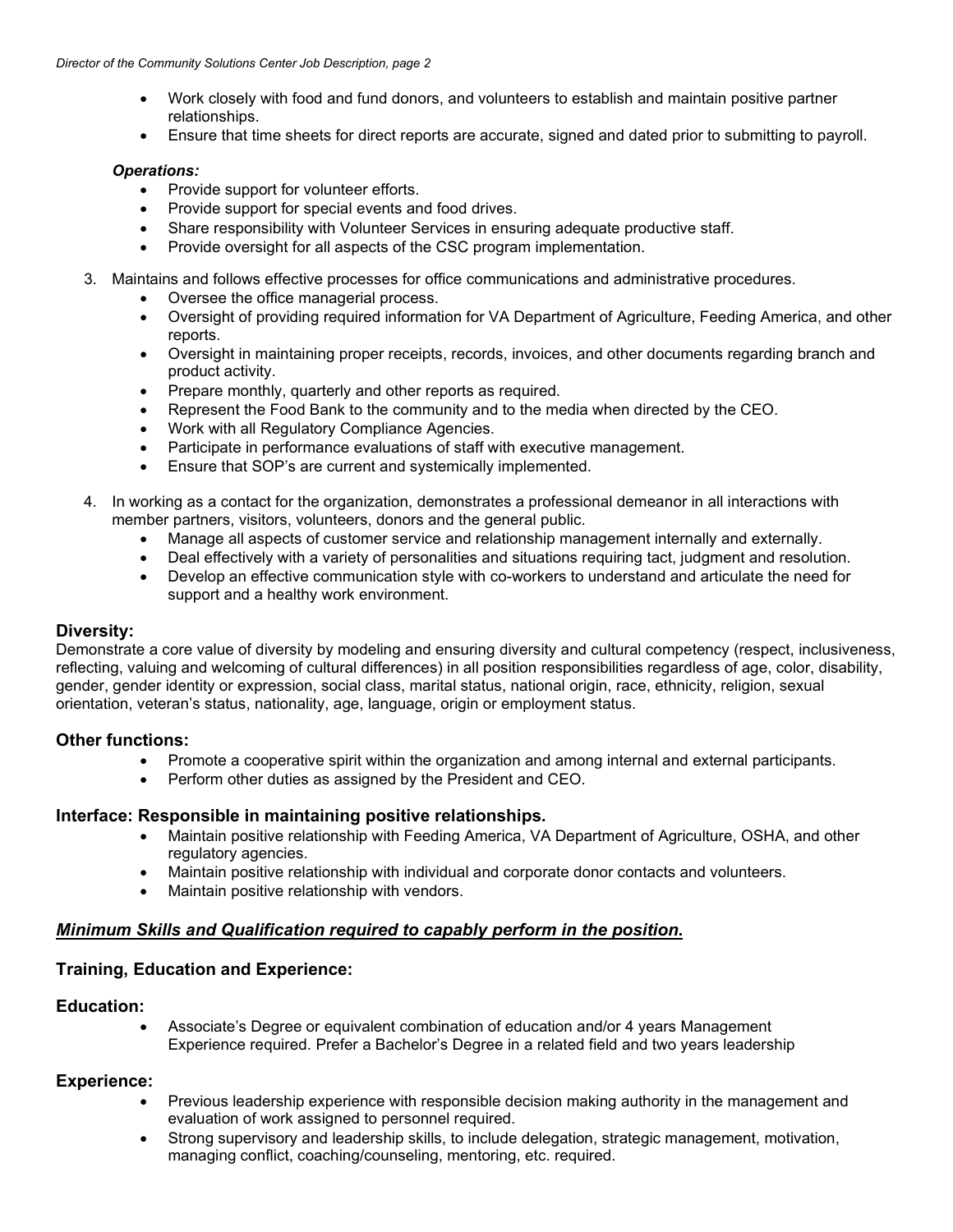• Knowledge of food safety handling procedures and regulations preferred but not required.

## **Knowledge, Skills and Abilities:**

Ability to analyze information and develop creative solutions and/or alternatives. Strong planning skills. Ability to deal with the public in a professional, timely, fair, and confidential manner. Exceptional organization and time management skills. Able to work independently and to handle multiple priorities under minimal supervision. Position requires a high-degree of professionalism and trustworthiness. Demonstrated ability to work independently and meet deadlines while managing multiple tasks and changing priorities required. Strong interpersonal skills and ability to interact with internal and external audiences is required. Ability to develop and maintain productive working relationships with staff and from all areas of the organization is necessary. Strong customer service ethic is required. Complete ServSafe training within six months of employment and keep current. Must be able to understand instructions and effectively demonstrate quality results. Excellent verbal and written communications skills. Ability to accomplish goals within timeframes and complete reports by appropriate dates. Must be able to understand instructions and effectively demonstrate quality results. Possess a wiliness to learn. Required attention to detail. Previous experience in public speaking required. Occasional evening and weekend work required for special events.

**Allowable Substitutions:** Combination of education, experience, and/or training that provides the required knowledge and skills for the position may be considered in lieu of education and/or experience at the company's discretion.

## **Language Skills:**

- Must have professional written and verbal communication skills with demonstrated ability to communicate effectively and convey concepts in an understandable way.
- Ability to communicate effectively with FSWVA's Board of Directors, donors, volunteers and staff members.

## **Mathematical Skills:**

• Ability to perform basic math and accounting functions.

### **Technical/Computer Skills:**

- Proficiency required in the use of Microsoft Office Suite, Power Point, and Outlook Software.
- Capable of learning and independently operating equipment required for the position including but not limited to printer, multi-use copier, and phone system.

#### **Other Skills and Abilities:**

- Ability to maintain confidentiality at all times.
- Ability to work with people of diverse backgrounds.
- Must be reliable and dependable.
- Maintain compliance with established Food Bank directives, policies and external regulations.
- Leadership, relationship management and supervisory experience required.

#### **Licenses and Certificates:**

Valid Driver's License and own transportation to work required. Must maintain a safe driving record in driving company vehicles.

#### **Team Commitment:**

Considers the benefits and consequences to the team when taking action, openly shares ideas and information with others, effectively completes work activities with and through others, helps others achieve goals and complete work to meet the needs of the team and the organization. Criticizes actions, when necessary, not people and effectively negotiates win-win outcomes.

#### **Flexibility:**

Be willing to work overtime and mandatory days set forth by the organization on short-notice. Be willing to work flexible coverage as needed.